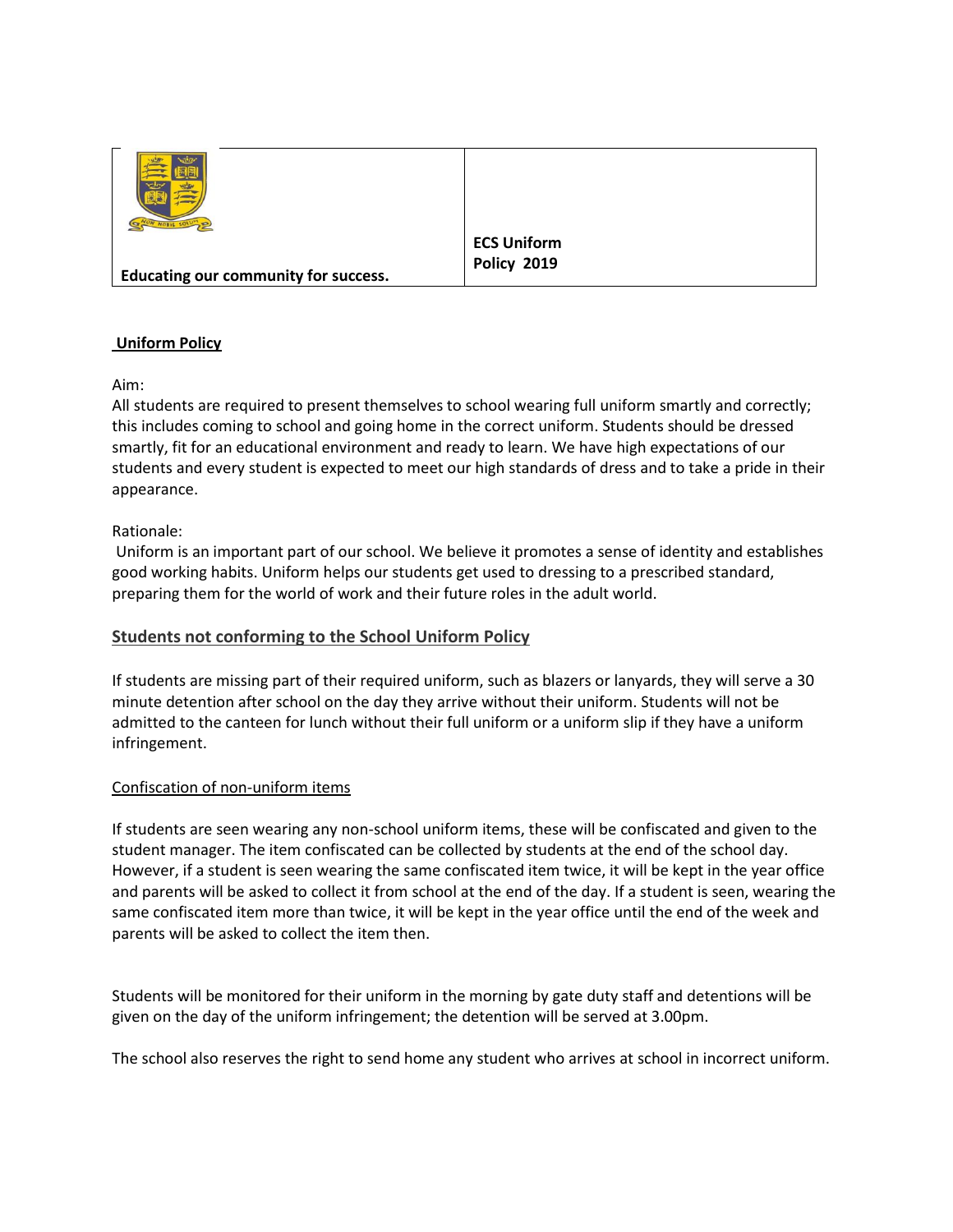#### School events

At formal school events such as parents evenings, curriculum evenings and on ARD days it is expected that all students will attend in full school uniform. Any uniform infringement will result in an after school detention the next school day.

### Uniform requirements

### All students

- Navy blazer with the school badge
- Plain, smart, black shoes. No sport shoes, trainers, high heels or boots are permitted.
- Student lanyard with ID in good condition. These are provided by school and must be worn at all times in school. They must not be defaced or broken in any way. If lost, then they must be replaced without delay.
- A plain outdoor coat in navy blue or black. This can be worn in addition to the blazer but not instead of it. Coats are for outdoor wear only and students must not wear their coats inside the building, moving from one lesson to the next. Any scarves or gloves worn in winter must also be plain navy blue or black.

# Students have a choice of two basic uniforms

- Plain white, collared shirt, buttoned to the neck
- Black tailored trousers
- Black or white socks
- School tie

# **Or**:

- Plain white, revere collar blouse
- School tartan kilt skirt or black tailored, loose fitting trousers. Skirts should be knee length; a longer skirt can be worn for religious reasons only.

Black or white plain socks, which must be no longer than calf length, or plain black tights. Socks should not be visibly worn over tights.

# All students

- A plain, navy blue, V neck jumper can be worn in addition to a blazer, underneath. However, a jumper must never be worn instead of a blazer.
- In hot weather, students may choose to carry their blazer rather than wear it; otherwise, it must be worn at all times inside the school building.